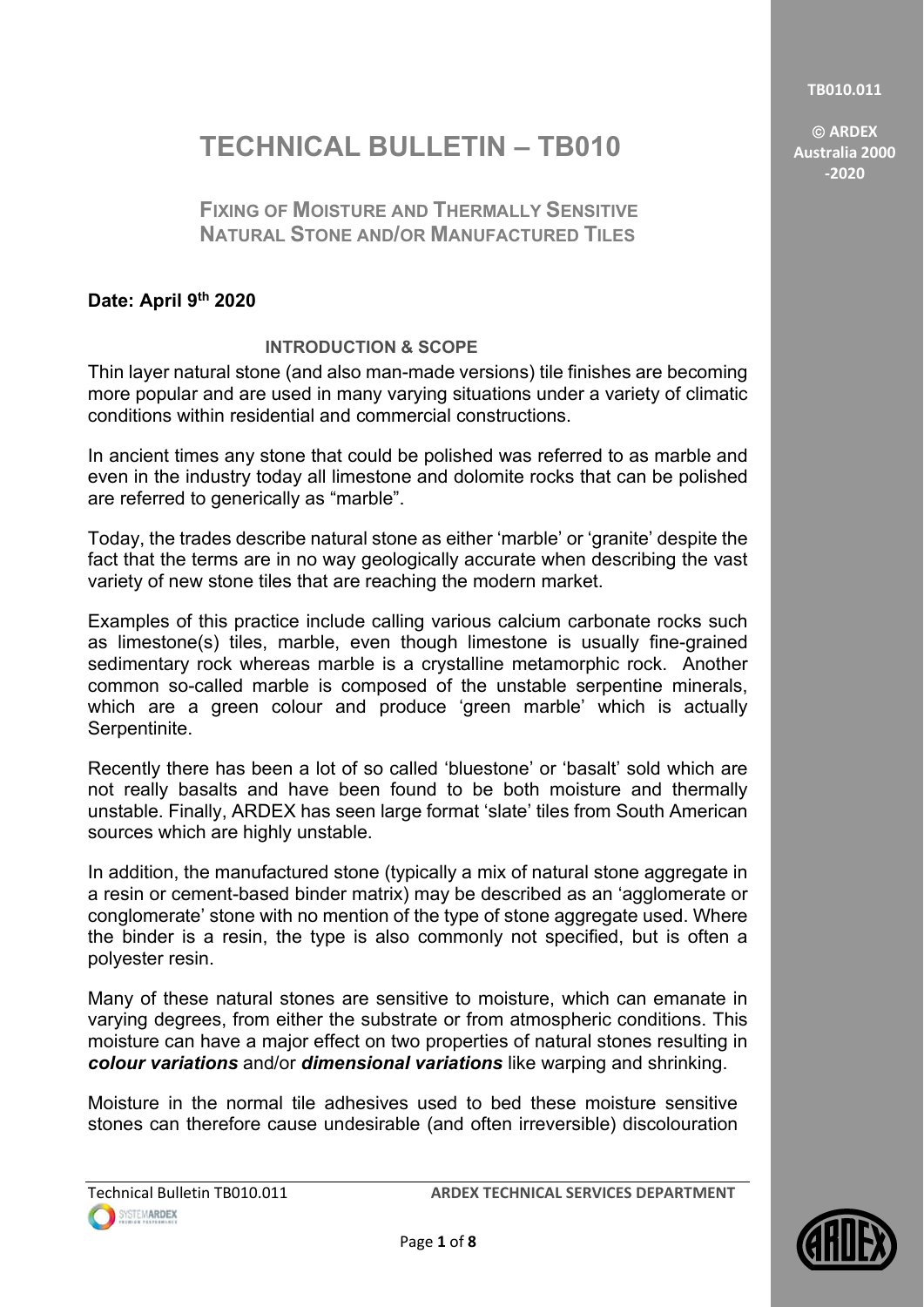or staining, and distortion (warping and curling) of the dimensional form of these stone tiles.

These dimensional changes are more evident with large physical tile sizes (X-Y axes) and low thickness (Z axis). For example, doubling the diagonal length of the tile face increases the potential dimensional changes by a factor of four. Thicker tiles such as the traditional ashlars (i.e. >25-30mm thick) are far less prone to warping.

In the case of resin based manufactured tiles, polyester resin is subject to alkaline based hydrolysis which causes cleavage of the ester bonds in the resin. This can result in breakdown of the adhesive bond at the tile rear face where chemical decomposition has occurred.

Another phenomenon that ARDEX has seen is tiles that deform significantly when subjected to direct heating such as full sun exposure. This problem is worsened by dark coloured tiles which heat up rapidly.

### **PRINCIPLES OF FIXING NATURAL STONE**

In fixing sensitive natural stone, the principle is simple – keep water away from the stone. With conventional tiling, this presents a problem since the vast majority of cement adhesives are mixed with water, while solvent-less adhesives such as 100% solids epoxies are more expensive.

The alternative is to protect the stone surfaces that will be exposed to the waterbased bonding materials and use conventional water-based adhesives for the bedding process.

By this we do not mean the use of 'stone tile sealers, but the protection process actually becomes part of the adhesive bonding system.

While it is considered necessary to seal all surfaces that will be exposed to water (in this case topical stone sealers), care should be taken not to totally seal all surfaces, as stone must continue to breathe to retain its inherent properties, and must allow bonding with the selected adhesive system.

It is important that the moisture protection material and the tile adhesive are used in a manner that allows them to be compatible and achieve optimum bonding strength. The installation technique is therefore critical. For this reason, the combination of an epoxy protective sealer and high-end cement-based adhesive is used.

A less desirable alternative is to use a rapid setting water-based adhesive that minimises the time of exposure of the stone to water thus minimising the deleterious effects of the water. This approach is really only suitable for tiles with low to medium moisture related instability.

Thermal instability problems are not affected by the moisture properties of the adhesive, but a more critical factor is the adhesive's outright tensile strength and

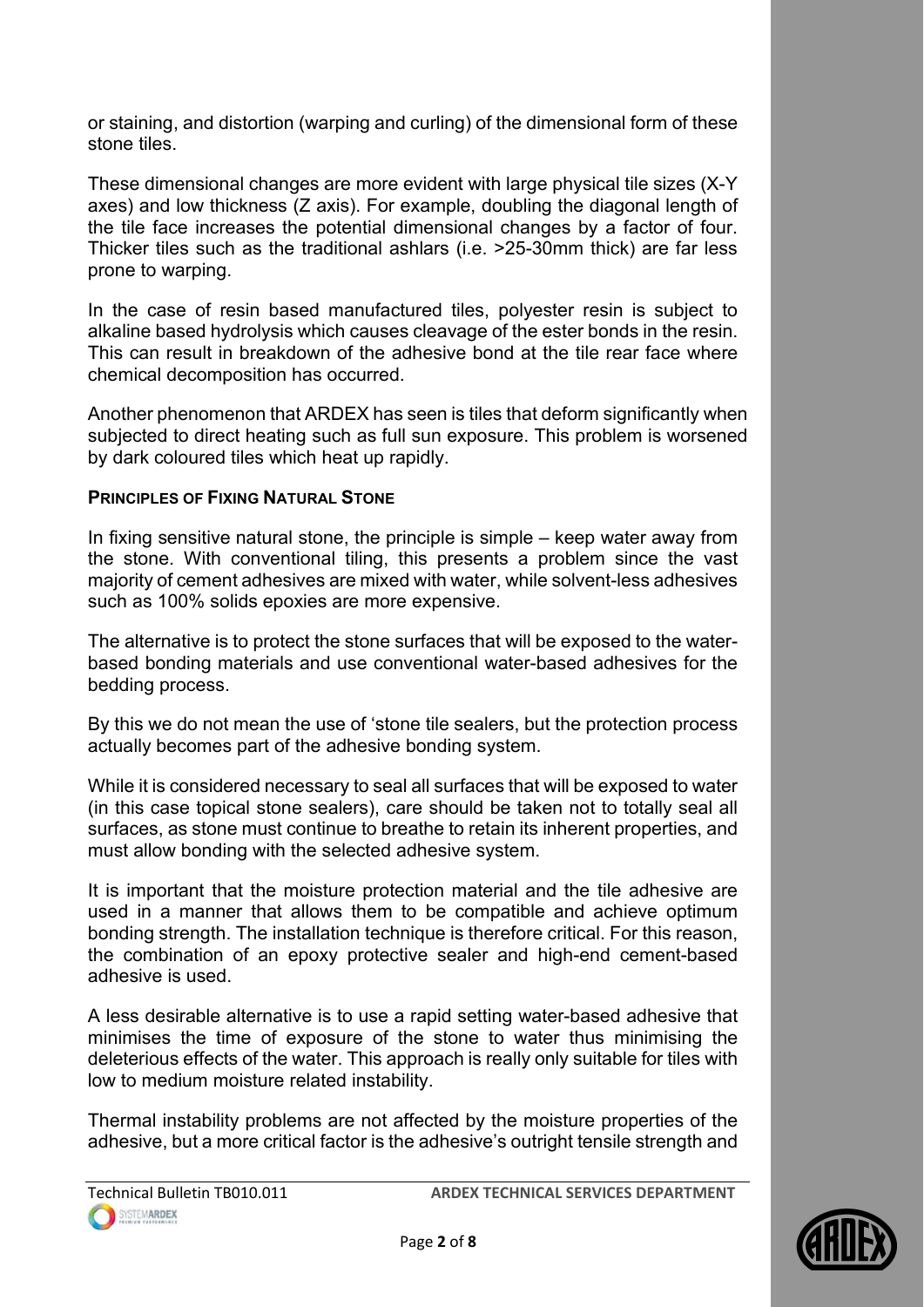ability to absorb stress fatiguing due to cyclic movements. These properties require cement-based adhesives with C2 and minimum S1 ratings, or alternatively high strength reaction resin R class adhesives.

Where a manufactured tile has a polyester based matrix, the recommended adhesives are the polymeric adhesives such as the epoxies as they do not create alkaline based chemical attack.

Refer to ARDEX Technical Bulletins TB001, TB144, TB148 and ARDEX Technical papers TP001 and TP005 for more information on stone and large format tile fixing issues.

### **CLASSES OF STABILITY**

### **Deformation**

Based on advice from ARDEX GmbH and test experience, ARDEX has a rating scale for the dimensional stability of tiles. This refers to the properties of the tiles to warp in the Z axis (vertical axis normal to thickness) creating tensile strain and compressive stress, rather than pure moisture/thermal movements in the plane of the tile face (X-Y directions). It should be noted that high in plane movements will create strains as well in both shear and tensile.

The performance of a tile can be measured purely as un-restrained movement (the tile is not bonded), and ARDEX uses a method based on BS EN 14617- 12:2005 Agglomerated stone-Test methods-Part 12: Determination of dimensional stability (but with a slightly different rating system). When this movement is found to be in the 'high' grouping, a second trial should be done with the tile bonded by the proposed adhesive, and this deformation also taken into account. Some tiles may prove to be unsuitable for bonding at all because their instability makes a long-term bond problematic.

The following table gives ARDEX's rating schedule for unstable tiles.

| Classification*       | Unrestrained Z axis<br>movement in mm | <b>Restrained (adhesive</b><br>bonded) Z axis<br>movement in mm |
|-----------------------|---------------------------------------|-----------------------------------------------------------------|
| Low instability       | $< 0.25$ mm                           |                                                                 |
| Moderate instability  | $0.26 - 0.4$ mm                       |                                                                 |
| High instability      | $0.41 - 0.7$ mm                       | $< 0.3$ mm                                                      |
| Very high instability | $>0.7$ mm                             | $< 0.3$ mm                                                      |
| Unacceptable          | $>0.7$ mm                             | $>0.3$ mm                                                       |

### *Table 1 – Dimensional Stability Classes*

\*BS EN 14617-12:2005 uses <0.3mm A,  $\geq$ 0.3 $\leq$ 0.6mm B and >0.6mm C for its classes of stability.

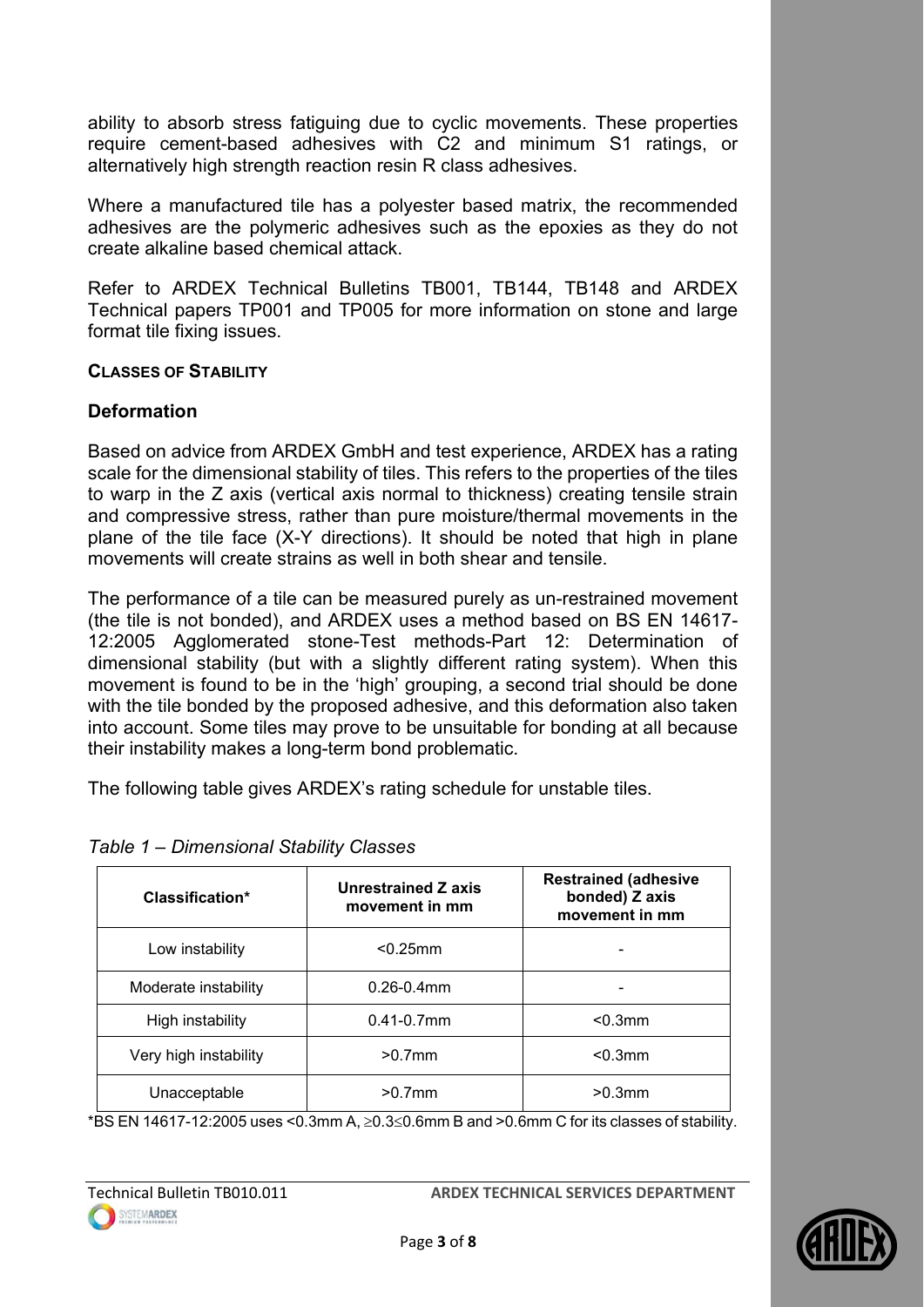# **Marking**

A tile would be considered unstable where it displays any marking or staining which does not disappear after few weeks. However, it should be noted that for aesthetic reasons even short-term marking may be considered unacceptable, and it is not always immediately obvious whether the marking will be short term or permanent.

Another problem which can occur is marking that occurs later where moisture penetrates behind the tile and lays in voids created by incomplete adhesive coverage. In this case a permanent pattern of notching marks can appear.

There is also an effect where components in the adhesive (C Class in the main) penetrate into the stone and produce a physiochemical change in the properties of the matrix. This can appear as a change in gloss level or becoming rough to touch. Close examination of the tile surface may show crystal growths or changes in the stone surface texture. This is more problematic than a colour change.

### **Quick tests**

A quick method of checking for moisture marking is to lay a piece of the tile on a damp towel and leaving it for a few hours to overnight. This will often reveal show- through issues but will also give some indication of potential movement problems.

For some tiles, placement in the sun will also reveal instability with the tile actually warping upwards at the corner.

Where there are questions concerning grouts and silicones, the only way to check these is lay a test tile and use the products along the tile edges and see if marking develops over time. Adhesives can be checked in the same way.

#### **Seal coating of tiles**

SYSTEMARDEX

The practice of six side seal coating tiles with proprietary sealers is not a practice that ARDEX recommends to try and combat problems with moisture sensitive tiles. This is because the sealer unless tested and proven otherwise, can have a negative impact on tile adhesion. In particular this problem can be worse with C class adhesives, though it has also had an effect on R class adhesives. Sealing after fixing is at the discretion of the customer but should not be done beforehand.

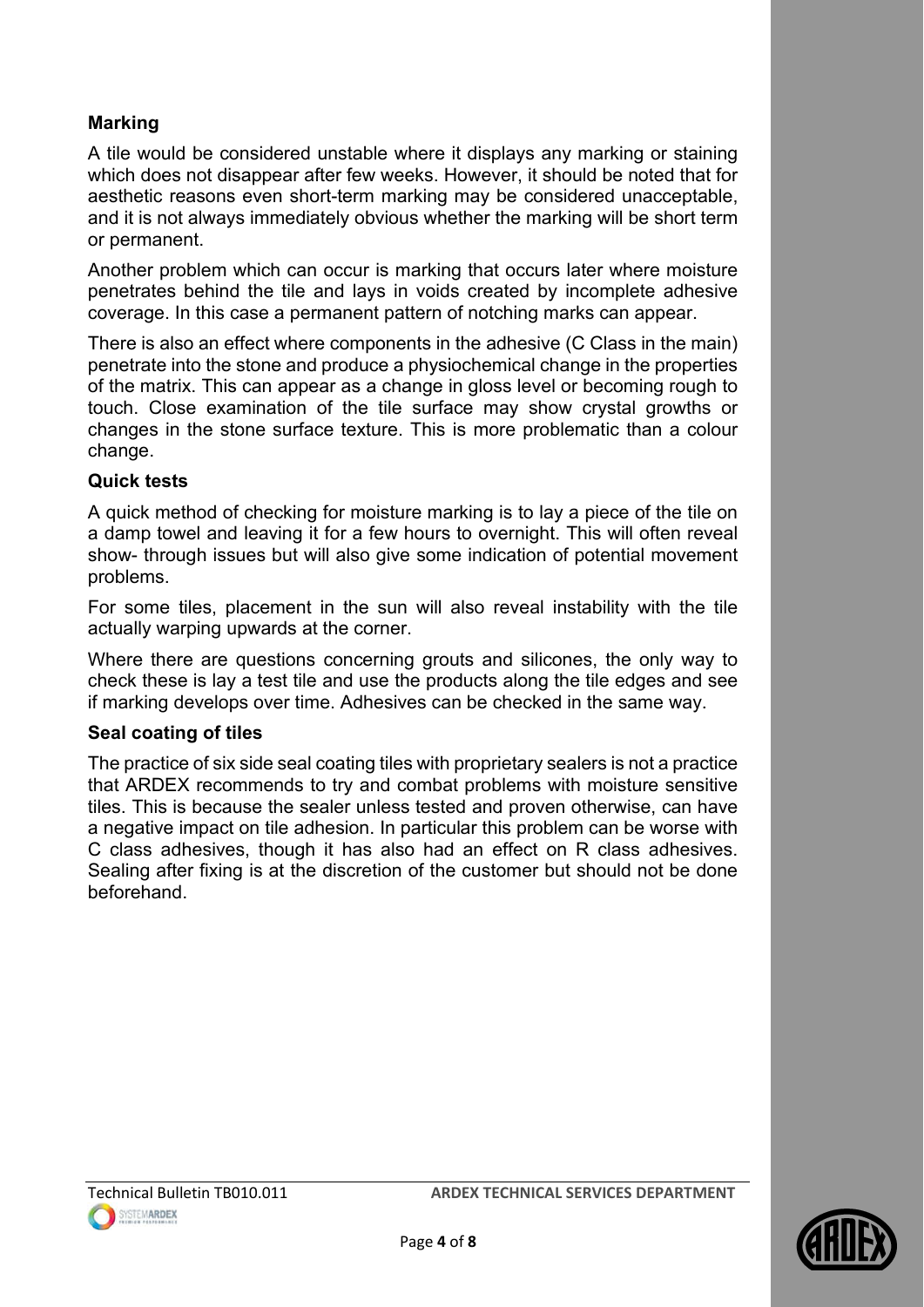## **BEDDING OF NATURAL STONE**

The options for bedding and bonding moisture sensitive natural (and/or manufactured) stone to prevent or minimise any water being absorbed by the stone are: -

| Table 2 System Summary |  |
|------------------------|--|
|------------------------|--|

| <b>Adhesive</b><br><b>System</b><br>Option | <b>Movement</b><br><b>Stability</b><br><b>Class</b> | <b>Marking</b><br><b>Stability Class*</b> | <b>Protective</b><br>sealant<br>applied to<br>back of<br>stone tile | Adhesive(s)<br><b>Recommendation</b><br>(To substrate)                            |
|--------------------------------------------|-----------------------------------------------------|-------------------------------------------|---------------------------------------------------------------------|-----------------------------------------------------------------------------------|
| 1                                          | Very high<br>down to<br>unstable                    | Low to high<br>marking<br>potential       | <b>ARDEX EG</b><br>15 <sup>1</sup>                                  | <b>ARDEX Abaflex</b><br>Optima<br>$X18 + /E90$<br>$X77 + (-0.90)$<br>$S28N + E90$ |
| $\overline{2}$                             | Very high<br>down to<br>unstable                    | Low to high<br>marking<br>potential       | <b>NA</b>                                                           | <b>ARDEX EG15</b>                                                                 |
| 3                                          | Very high<br>down to<br>unstable                    | Low to high<br>marking<br>potential       | <b>NA</b>                                                           | ARDEX WA100<br>Epoxy                                                              |
| 4<br>(Internal only)                       | Very high to<br>moderate                            | Low to high<br>marking<br>potential       | <b>NA</b>                                                           | ARDEX S28N<br>grey or white $+/-$<br>E90                                          |
| 5<br>(Internal only)                       | Very high to<br>moderate                            | Low to medium<br>potential only           | <b>NA</b>                                                           | <b>ARDEX</b><br>Quickbond +/-<br>Abalastic                                        |

\*Where the tile is semi or translucent a white adhesive is generally required. Note that epoxy resins have a yellowish hue due to the B components in the resin.

<sup>1</sup> Where EG15 is used the amount of filler powder should be reduced.

### **Specific Instructions**

Option 1 – Involves sealing the stone prior to using high strength water based ceramic tile adhesives. This process is messy and fiddly but has been shown to be highly effective.

> **ARDEX EG15 liquid** is mixed 2:1 Part A to Part B by volume with the Part C filler powder at 1.5 parts (adjust to suit application of a thin film that is stiff enough not to flow off the surface but is still easy to spread). This is painted on to the back of the stone/marble. While this film remains wet or tacky, trowel the conventional adhesive such as **ARDEX Optima, ARDEX X77, ARDEX X18, ARDEX S28N + E90** or **ARDEX Abaflex** onto the substrate using the appropriate notched trowel and place the tile immediately on the wet cement based adhesive.

An **EG15** resin kit will cover approximately 4m<sup>2</sup> used this way.

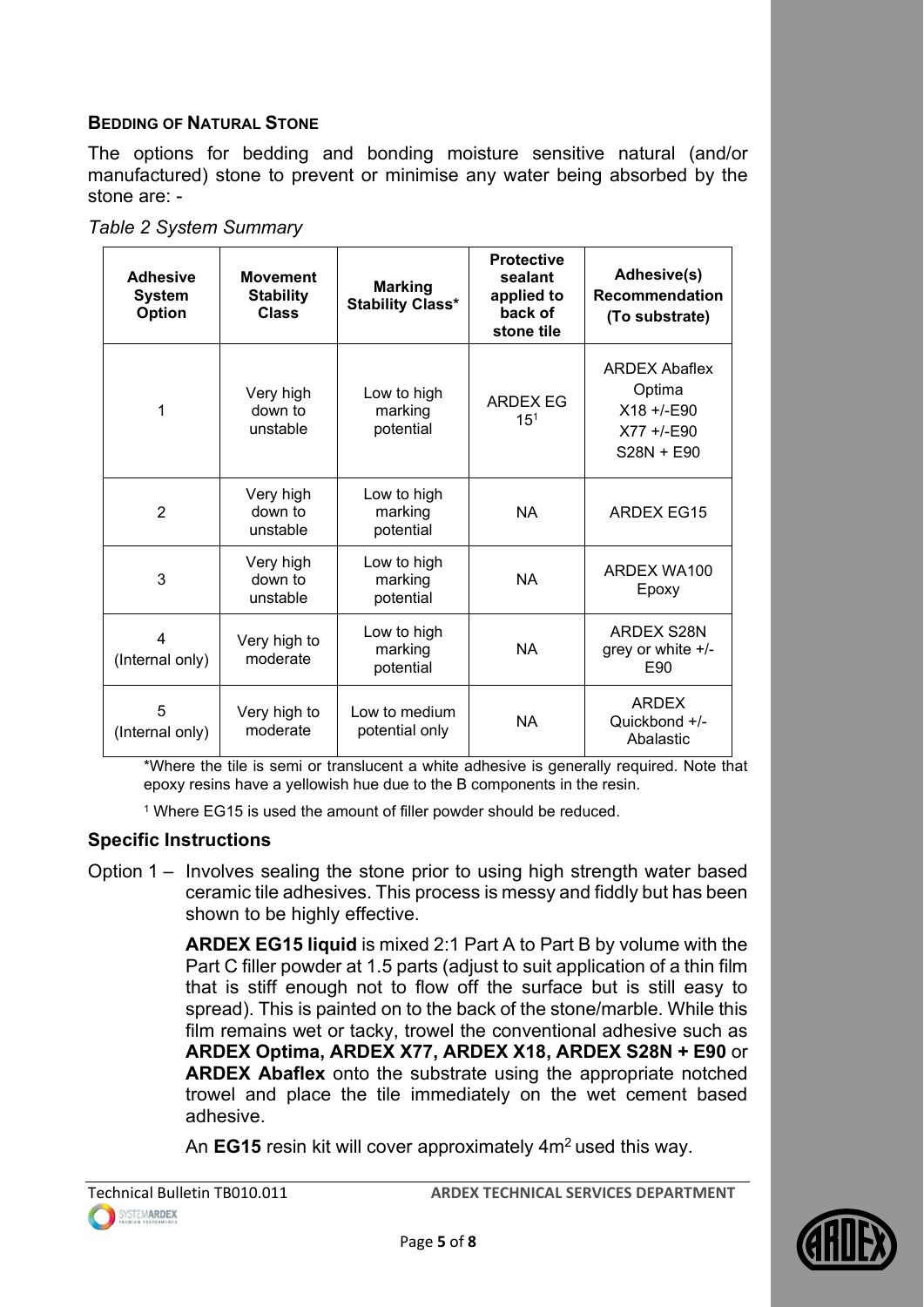- Option 2 Involves the use of a solvent free epoxy adhesive to bond the stone The stone is bedded using **ARDEX EG15** mixed 2:1 Part A : Part B and add filler incrementally until a firm paste like consistency is obtained. This will normally be a lower filler mix ratio than when mixed as a grout. Spread the adhesive onto the substrate using an appropriate notched trowel and bed the stone. Note: This is best as a thin bed adhesive 2-3mm thick as the epoxy becomes less viscous when setting due to the exothermic reaction (generates heat) and slumping can occur especially if full coverage is not achieved.
- Option 3 Involves use of high strength, white two-part epoxy stone adhesive (non water based) that exhibits superior adhesive bond strength.

For external applications, the stone is bedded using **ARDEX WA 100 mixed** in the ratio of 1:1 (Part A: Part B) by weight or by volume with a suitable notched trowel to achieve a minimum of 90% coverage on the back of the tile

 $Or$ 

Spot bonding on internal walls using a minimum of five (5) spots applied evenly across the back, one in each corner and the one in the middle to ensure a total of 10% coverage is achieved with the five spots (5).

Note: Where there is a potential for a highly porous tile to be saturated in service, it may be preferable to achieve full adhesive coverage to avoid the potential appearance of differential wet spotting on the tile face. This is an aesthetic consideration only and not a performance one.

Option 4 - Involves the use of a rapid setting rapid drying adhesive (F rated) to minimise the warping, curling and water staining effects of the water on the stone. *Limited to low/medium dimensionally* sensitive stone and is suitable only for use in dry internal situations.

> Mix **ARDEX S28N +/- ARDEX E90** in accordance with the Product Data Sheet and trowel the adhesive onto the substrate using the appropriate notched trowel

Option 5 - Involves the use of a rapid setting adhesive (F rated) to minimise the deleterious warping and curling effects of the water on the stone. *Limited to low/medium dimensionally sensitive stones and can be used for internal installations. External applications require test areas.*

> Mix **ARDEX Quick Bond +/- Abalastic** in accordance with the Product Data Sheet and trowel the adhesive onto the substrate using the appropriate notched trowel.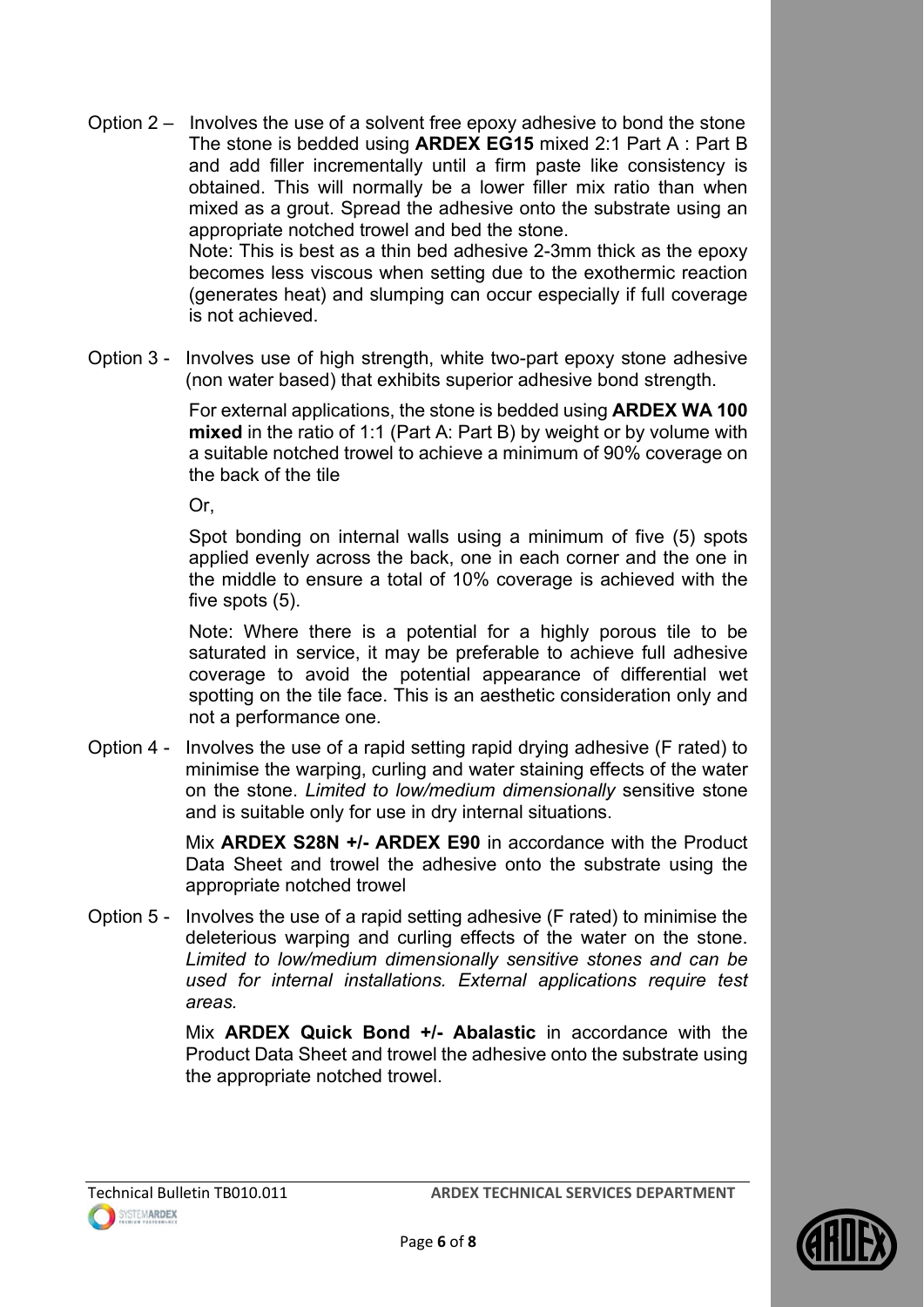For Options 1-3 testing of the tiles is recommended to eliminate those deemed to be in the unacceptable group. This can be a simple site test to observe for marking or warping using a straight edge.

For Options 4 & 5 it is necessary to test the dimensional stability of the stone, either formally in the laboratory or on-site test areas. The site testing should be similar to the suggestion for Options 1-3 above.

All testing for tiles to be used on the project should be done prior to commencement of the installation of the stone. At a minimum ARDEX recommends that the installer conducts a site trial to check for problems.

Suitability for any Option should be determined on a project by project basis and written specifications or recommendations with a warranty will only be issued after samples of the stone from the project are tested and verified by ARDEX Research & Development Laboratories in Sydney.

### **ALTERNATIVE METHODS WHICH REQUIRE INDIVIDUAL ASSESSMENT**

# **Using a C Class adhesive**

Where the tile is *known to be dimensionally stable, but questionably open to marking*, it is feasible to use a C class adhesive, preferably F rated, to bed the tile.

There are several qualifications to doing this however (note especially c & d).

- a) The tile shall be fully back buttered and then placed onto a notched adhesive bed on the substrate. There must be full coverage. We would recommend that on walls, only C2 rated adhesives are used in this way.
- b) No voids shall be left in the adhesive bed. Failure to do this can lead to shade striping or blotches, or any voids that fill with water afterwards can create striping as well.
- *c) The installer and client need to recognise that a colour shift to a darker shade is possible, and that this shading can be permanent. There is no guarantee also that the shading won't be variable across an area because of the variation in the tile properties.*
- *d) This method is not acceptable for tiles that display changes in surface texture such as loss of grind gloss or development of microcrystals on the surface.*
- e) This method shall not be used for manufactured tiles where the binder is a polyester resin.

# **Back coating the tile with epoxy and sand-seeding**

In this case the back of the tile is coated with the mixed liquid epoxy resin (EG15), and then whilst wet the surface is broadcast with clean dry ARDEX Primer Sand to full coverage. After the resin dries, the excess sand is shaken / vacuumed off and the tile can be placed onto a standard C class adhesive bed.

This process requires a large area for the treated tiles to lie for up to 8-10 hours before the resin is sufficiently set before de-dusting. It is also messy in relation to creating areas of sand "overspray" and should not be used for heavy large format stone tiles on walls.